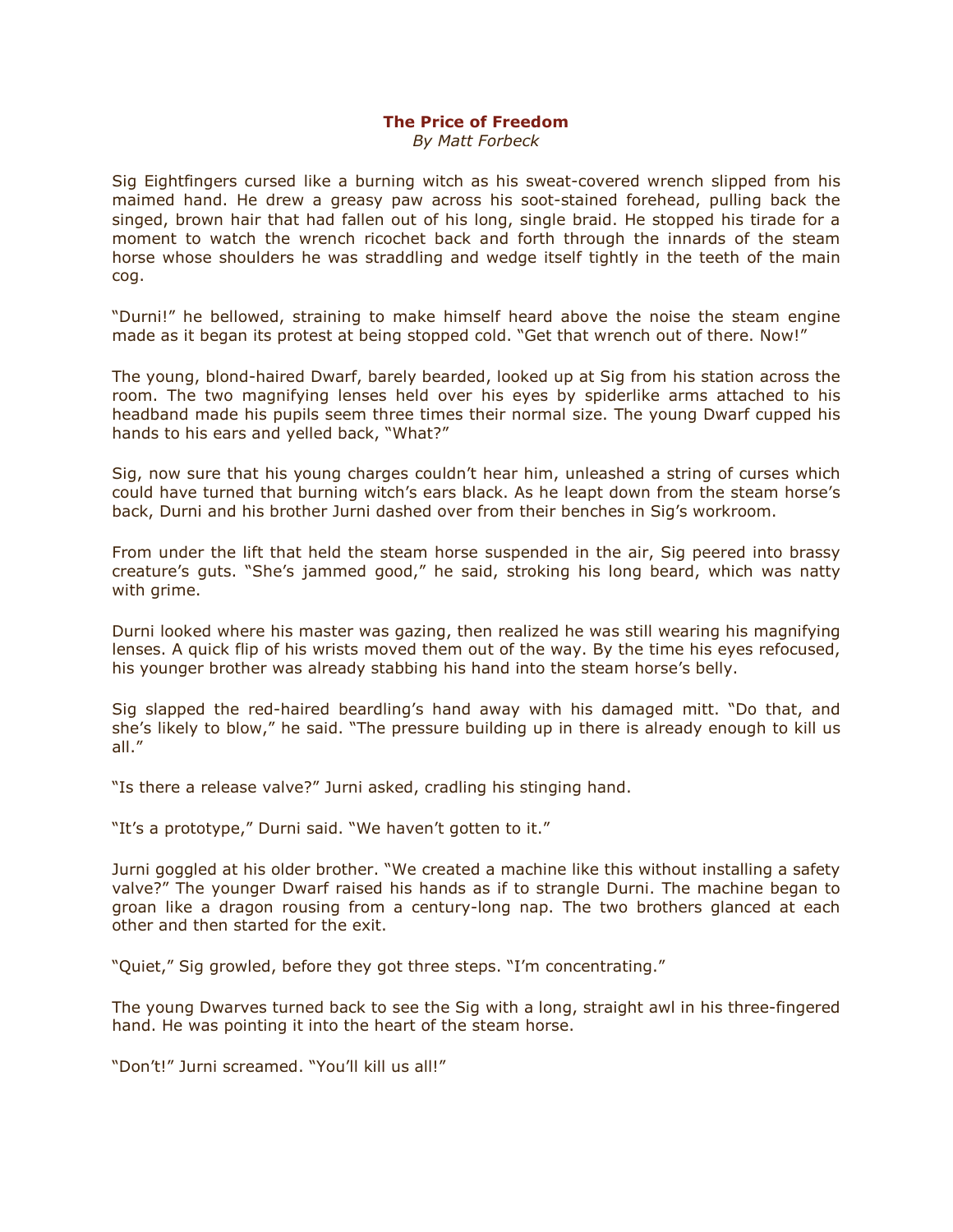"Possibly," Sig said as he lined up the awl at his chosen spot. The two brothers looked at each other again and then dove for cover behind a nearby workbench.

Sig squinted at the steam engine pounding away in the brassy horse's chest. It was starting to deform at the seams, but the careful welds he'd made still held tight. He snaked his hand through the wildly whirring belts and cogs, leaning further into the contraption as he did. He felt around quickly with the tip of the awl for the right spot, twisting his hand at an awkward angle.

Then Sig took a deep breath, held it, and punched the awl into the brass casing.

A shriek pierced the air as the steam threatening to destroy the engine finally found a means of escape. Sig winced at the noise, but he carefully withdrew his hand as the steam gradually blew itself down to a low whistle and then entirely out.

As the engine hiccupped to a halt, Durni and Jurni crept out from behind their shelter. "Is it safe?" Jurni asked hesitantly.

Sig snorted as he went to put the awl back into its proper spot on his own workbench. "If it wasn't, I doubt you two'd be showing your faces."

"That was amazing," said Durni. "I've never seen anyone so cool toward death."

"Get out more," Sig said. "That wasn't death. It was a machine. I know machines."

Jurni, who was breathing heavily in an attempt to not vomit, "And you used your half a hand! Were you trying to kill us? Have you no respect for our lives?"

Durni shot his younger brother a murderous look. His face then filled with fear as the older Dwarf turned to face Jurni.

Sig tossed the awl up and caught it again, flipping it through the air as it went. He repeated this several times, staring into Jurni's eyes all the while. "It's not what you've got," he said, just as he hurled the awl at Jurni. It zipped high over the beardling's head and clashed against something with a metallic clang. "It's what you do with it."

Jurni's lips curled into a sneer. "But you missed—" The young Dwarf was cut off as a brass cauldron spilled off the shelf above him and fell neatly over his head. By the time the beardling managed to pull the cauldron off his head, his face was as red as it had been steamed in the pot.

"My apologies," Jurni said. "I thought—well. I was a fool."

Sig nodded. "All apprentices are."

"Perhaps not only apprentices," Jurni said. As the words left his lips, he looked down at Sig's maimed hand. The last two fingers on it were almost entirely gone. Only the barest of stubs remained. "How is it that you lost your fingers, Master Sig?"

Durni's jaw dropped at his brother's impertinence. He started to reprimand the beardling, but Sig stopped him with a wave of his good hand.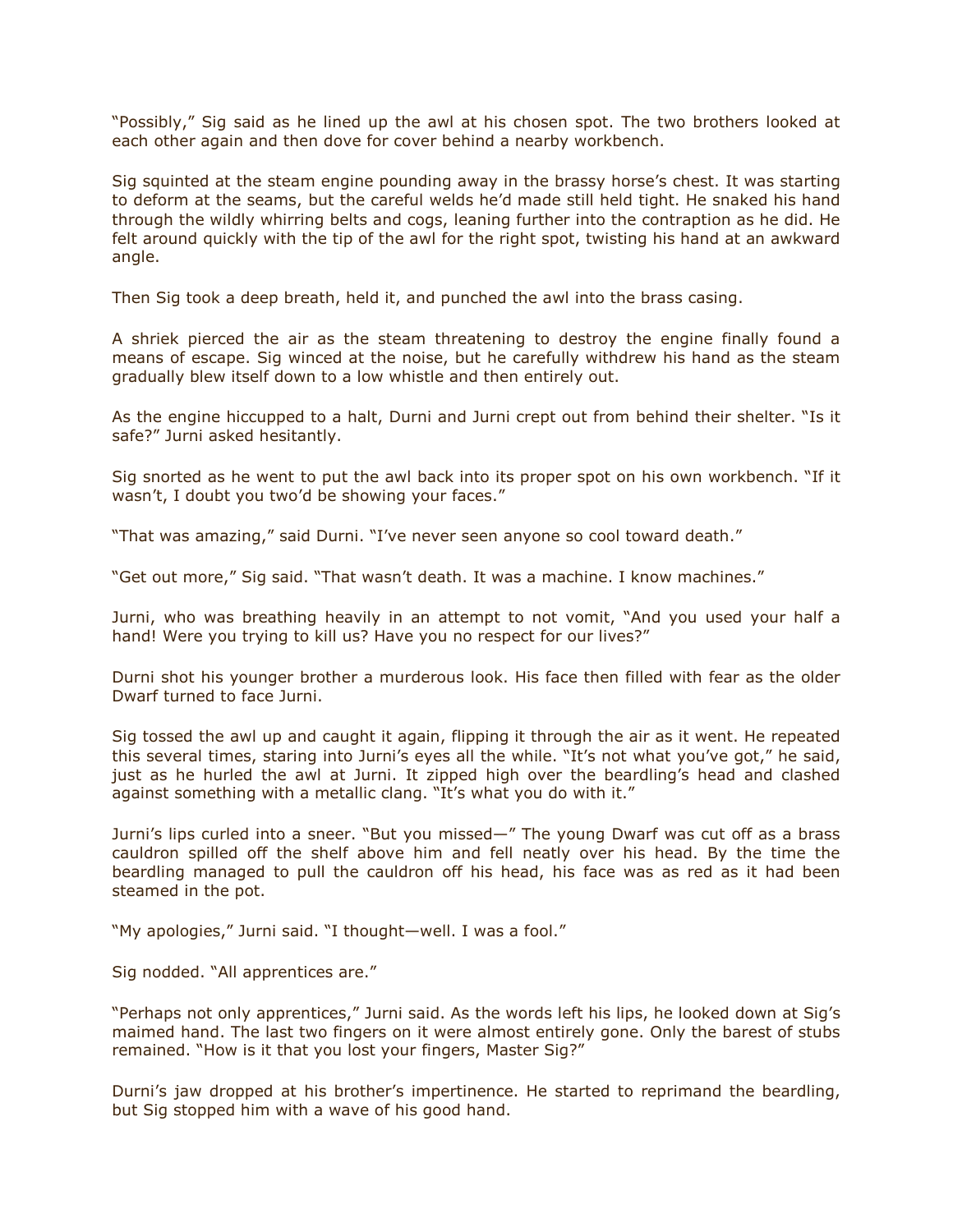"That's a fair question," Sig said. "It deserves a fair answer. Most of my apprentices are too afraid to ask."

Jurni nodded. "There are rumors," he began.

"That they were bit off by a mule," Sig finished. "Or cut off in the window of an angry cuckold. Or lost in a game of chance with a fire dragon."

"Among others," Jurni said.

"Those are all fine stories. You could pick one of them and enjoy it for all it's worth. But you want the truth instead."

Jurni hesitated for a moment, glancing over at his older brother. Then he nodded.

"Fair enough," Sig said. He strode over to his workbench and sat down, motioning for the two brothers to also take a seat. "Here's the truth."

Sig sat quietly for a long while. Then he spoke.

"Not so many years ago, but before either of you likely had the barest of whiskers on your chins, I was a slave in the Golemworks at Enos Joppa."

Jurni gasped, then clapped a hand to his mouth, surprised at his reaction. His brother look at him with scorn. Sig ignored them both and continued on.

"You lowlanders think you had it tough. The both of you together aren't old enough to measure the kind of misery most Dwarves from that part of the world got in a week. This was long before Blackwyn liberated the place, of course. Many years."

Jurni choked, then winced under Durni's stony glare. Sig nodded at the young Dwarf to speak. "If you're going to interrupt me, beardling, you might as well spit out whatever's burning your tongue."

Jurni opened his mouth, then thought better of it and looked over at his older brother, who was clapping his broad hand to his forehead in frustration. Finally, Jurni gave it another try. "Were you a—? I mean, did you have to work in—? Well, um…." The young Dwarf's voice trailed off into silence.

Sig savored Jurni's discomfort for a moment before continuing on. "Was I a slave? Yes. Did I work in the Kuttar Depths? Not for long.

"Like most of the Dwarves of my homeland, I started out working the Magestone mines there. And, yes, beardling, before you ask, it was just as bad there as you've heard.

"The mining itself wasn't so bad. Dwarves are born to scratch precious things from the Land, it seems, and to folk like us Magestone is just another kind of rock.

"The Magespawn, though. They were something else.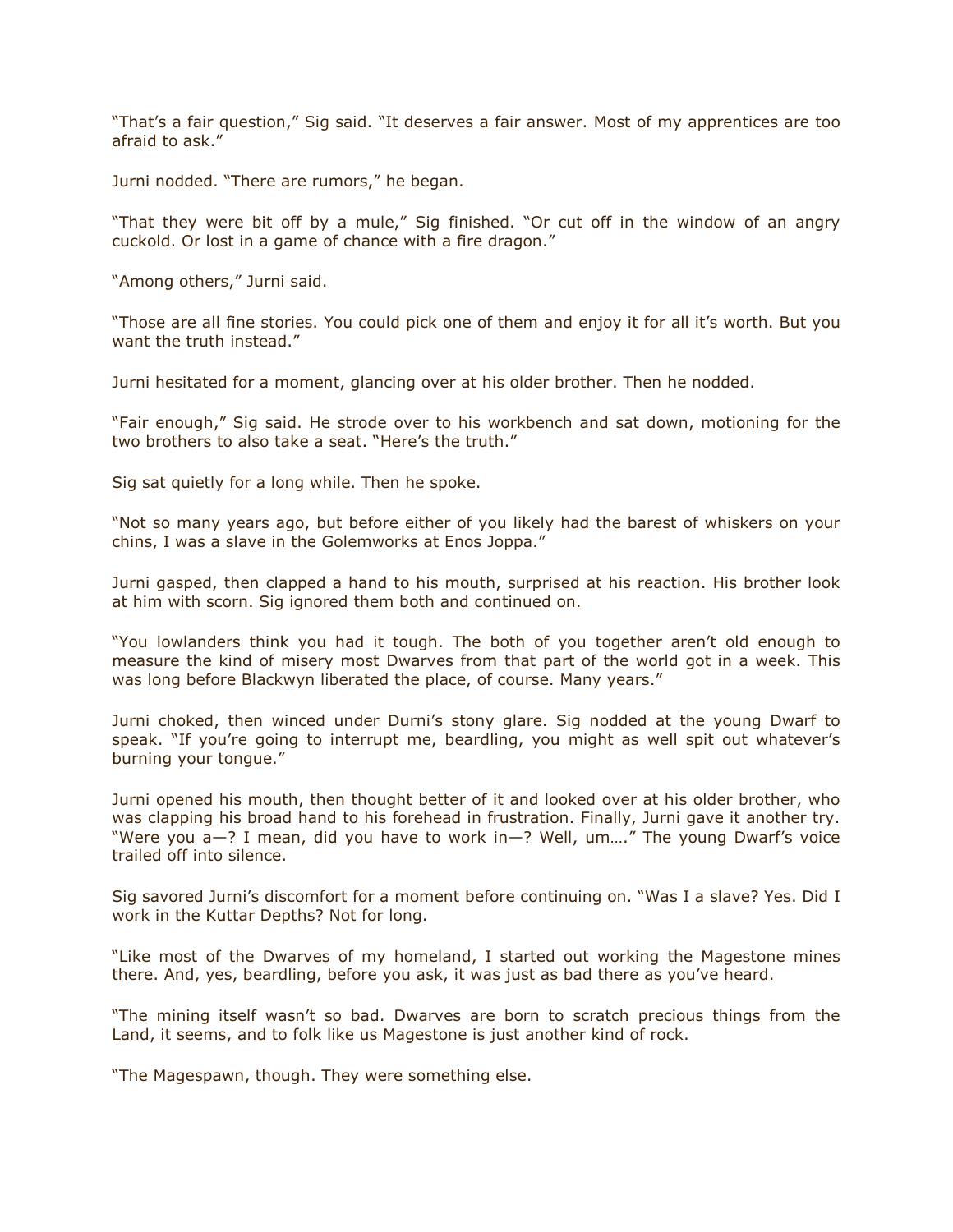"Most of my kin worked the strip mines for the Atlanteans from before I was born, and we all figured we'd be there until we were dead—and maybe beyond. It was all I ever knew.

"Sometimes the older folk spoke of freedom, but when you've never tasted that sweet nectar, it's only a fairy tale, something to put children to bed with at night. And childhood never lasted long in the Kuttar Depths.

"I never though much about freedom after I came of age. I just did what my elders asked, following their example. I kept my head down and my pick moving.

"That's how I got their attention—the Atlanteans, I mean. Pulling Magestone out of the earth is brutal work, strip mines or no. We were constantly breaking our picks, and the drivers would take the cost out of our hides.

"When I finally got tired of taking those beatings, I sat down and figured out a way to reinforce the haft of my pick so it was nearly unbreakable. It didn't take much, but no one else had ever come up with it before, so I guess that meant something.

"For a long time, I kept the secret of making the proper pick handle to myself. I didn't have a lab like this," Sig said, gesturing at the tool-lined walls and workbenches around them. "I had no way to test it, and I didn't want anyone else getting a beating on my behalf.

"Once I was pretty sure I'd worked it out, though, I started making pick hafts for my family and friends. Of course, when people saw what I'd done for them, they wanted a 'Sig-haft' as they called it, for themselves.

"It didn't take long for a driver to get his hands on one of the Sig-hafts and realize what I'd done. A few hours later, he'd managed to backtrack the handle to me, leaving a half-dozen battered Dwarves in his wake, and that, I was pretty sure, was that.

"Instead of beating me, though, the driver showed up with a pack of enforcers in tow. Before I could say 'boo,' they had me in chains and were dragging me out of the Kuttar Depths. Up toward the surface.

"When they hauled me into the offices of the mining supervisor, I couldn't see a thing. I hadn't seen actual sunlight since my childhood, and it took a while for my eyes to adjust. In the meantime, through the green haze, all I could see was a pair of tall shapes standing before a blazing white light.

"As my eyes adjusted, I realized that I was watching two Atlanteans standing in front of a window. They were talking about me.

"I had never met the Karsden Rotheart before, but I knew him instantly. The Human in charge of the Kuttar Depths was legendary among the Dwarves who worked under his command. Tall and fat, with a merciless streak, he wheezed as he spoke, like a holed bellows. Word was that the years of proximity to the mined Magestone were finally taking their toll on the old man, but it was clear that he was too mean to ever die—at least not from something as slow as that.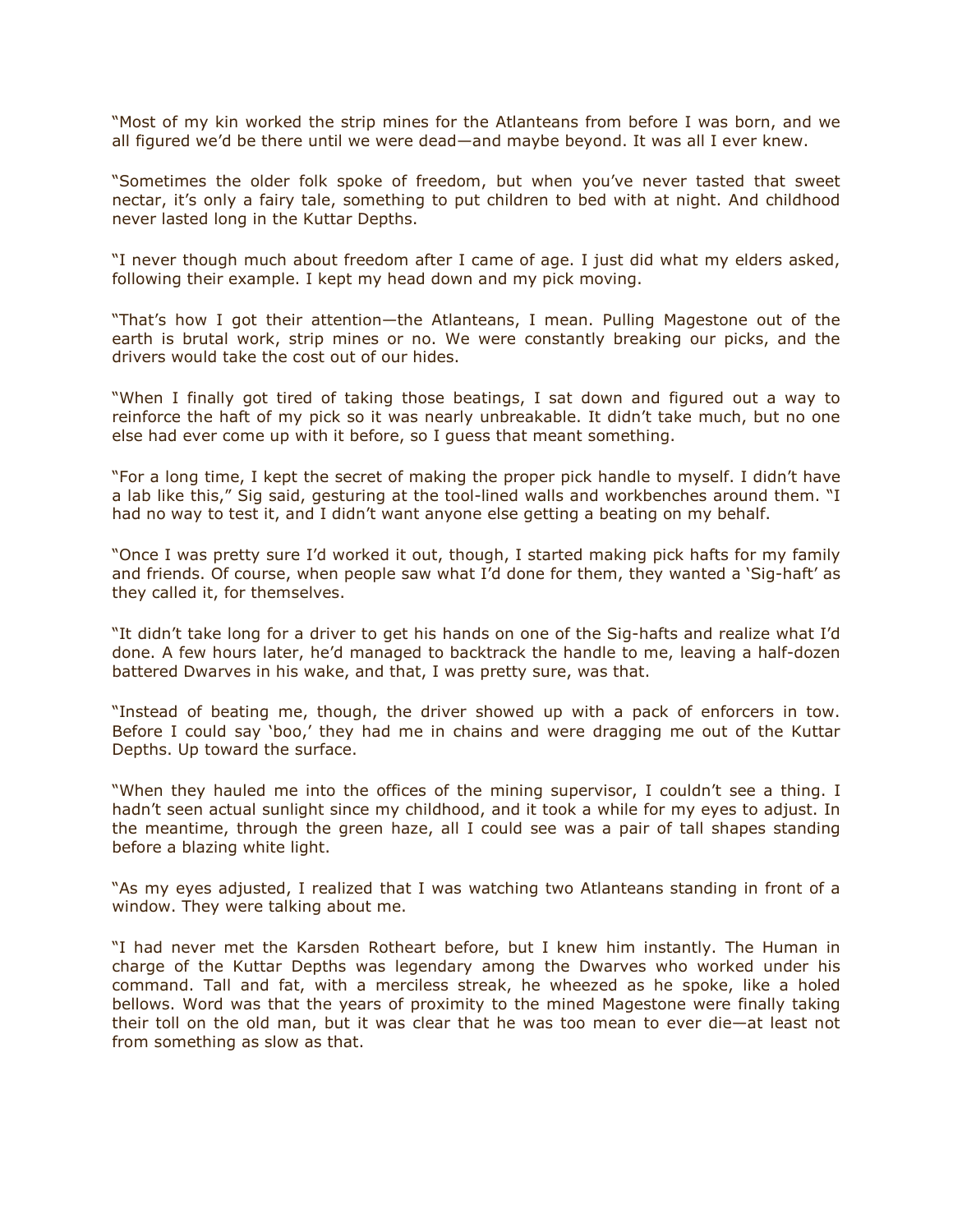"Rotheart had worked himself up into a lather about something, but his companion was as cool as the bottom of an underground lake. I didn't know who he was then, but I later learned far more about him than I ever wanted to know. His name was Malhotep."

Jurni blanched at the mere mention of the name. Durni made as if to slap his brother's courage back into him, but he was too green around his beard to give Jurni more than a half-hearted poke.

"The Ghoul of the Golemworks?" Jurni whispered before he could keep the words from spilling past his lips.

"The same," Sig nodded. "I didn't know that at the time. I was more frightened of Rotheart, which shows how ignorant I was.

"They were talking when the drivers hauled me in. They didn't even pause to acknowledge us when we entered. It wasn't long before I realized they were talking about me. It was when the taller, thinner shadow turned toward me and nodded, 'This is he?'

"'Yeah,' Rotheart grunted. 'But he ain't worth your bother. He's just another Dwarf, dumb as the rock he's been picking.'

"Malhotep snorted softly, derisively. 'I will judge that.' He reached out and grabbed me by the chin. As my eyes adjusted, I got my first good look at him, face to face.

"As I said, he was tall and thin, but from a Dwarf's point of view, that covers most Humans. Still, he was more so than most. His skin seemed to be stretched over his bones like a wet hide on a steel frame. Skinny as he was, he radiated solidity—and danger. Just above his steely eyes, three Magestones surgically embedded in his forehead stared back at me as well, making him seem like some cold-blooded insect.

"Malhotep looked me over like a side of beef. As he gazed into my eyes, I glared back at him. What he saw there, I don't know, but after a long moment a smile crept along his lips. 'Yes,' he said. 'This one will do.'

"The next thing I knew, the drivers yanked me out of there as fast as they'd brought me in. I found myself in the back of a wagon, still in chains, watching more of the world roll past me than I'd ever seen before.

"I didn't run into Malhotep for weeks after that, and I never saw Rotheart or any of the drivers from the Kuttar Depths again. When the wagon I was in stopped, a pair of guards came around and unshackled me, then let me come down under my own power, into the compound we'd entered.

"I first smelled the place from about a mile off. The stench of soot and molten metals is one that no Dwarf can ignore. By the time I got into the place, the smells were nearly overwhelming.

"When I stepped off the back of that wagon and finally got a good look at the place, I nearly fell over anyhow. Having spent most of my life underground, I'd only seen a few things worthy of the name amazing. The Sulfur Lake. The Crystal Falls. The Pit of Argoth.The Magespawn that attacked my people.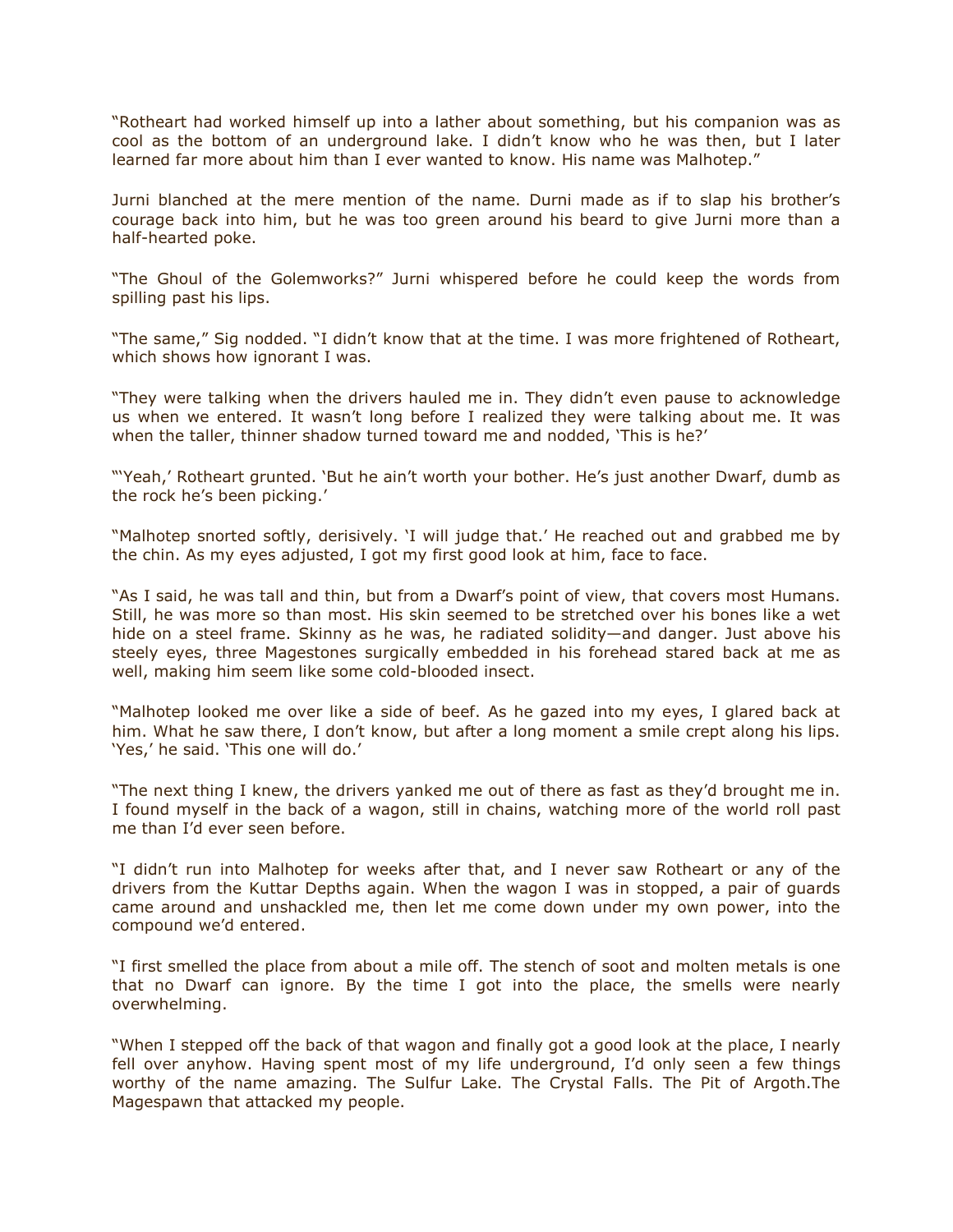"None of that prepared me for the foul city of Enos Joppa and the corruption that crouches in its heart: the Golemworks.

"The sky above the Kuttar Depths isn't the cleanest in the world, but it was the only patch of blue that I ever knew. Compared to the air above the Golemworks, it's pristine.

"A cloud of dark, gray filth hung low and hungry over the dozens of smokestacks that speared out of the low buildings that covered the land like a fungus. Flames belched from the tops of those tall chimneys, lighting up the underside of the overcast like monstrous fireflies.

"I thought I'd been brought to the Underworld, whole and alive, to do demons' work. I wasn't far off.

"The drivers yanked me off the wagon and dragged me into the place. I was too stunned to protest.

"An amazing thing about the Golemworks. At first, the filth is so bad you think you're going to vomit every time you breathe. Then, after a few hours, it doesn't seem so bad. Within a day or two, your senses are so deadened by the horrors around you that you don't even notice them until someone points them out. Even then, it's like trying to remember what it's like to be clean after you've been living in a mud pit your entire life.

"At that moment, though, my senses were working perfectly. As they brought me through the gate, I vomited what little I'd had to eat all over myself. Fortunately, I missed the drivers, or they'd have beaten me nearly to death, no matter how valuable a prisoner I might have been. Instead, they just laughed.

"Mercifully, I passed out.

"The next thing I knew, someone was slapping me awake. I don't remember who it was. When I opened my eyes, Malhotep was there.

"'Welcome, Dwarf,' he said, showing all his sharpened teeth, 'to the last home you will ever know.'

"With that, he nodded at the drivers behind me. They pulled me to my feet and dragged me off to my new living quarters and workroom: Warehouse Six.

"They put me to work right away. I started out maintaining the golems they already had. It was my job to keep them oiled and clean—or what passed for clean in that cesspool.

"There were other Dwarves there, but we weren't allowed to talk much with each other. Any time someone said a word unrelated to work, he got a lash across his back. I did my best to keep my head down and my eyes on my job.

"As time wore on, my drivers decided that I was not only talented but trustworthy. Slowly, they moved me up to better and better jobs, giving me just a bit more freedom each time. By the time they moved me onto the design team, I could wander about the Golemworks pretty much where I wanted, as long as I avoided the areas restricted to Atlanteans only.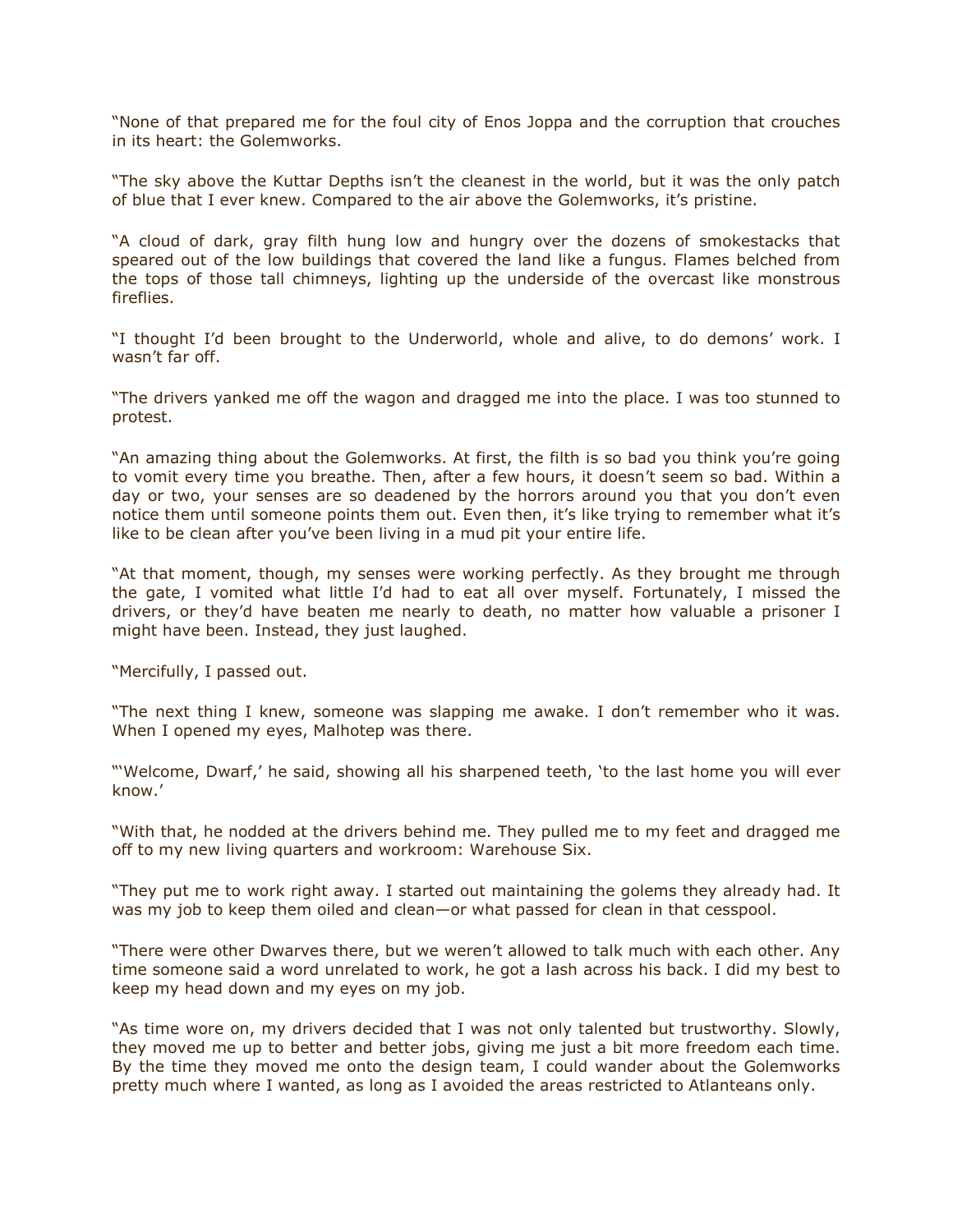"For most of those years, I worked on building and improving the Atlanteans' golems. I started out working on brass golems but eventually moved up to blade golems. No one could sharpen and align those blades like me.

"During those last couple years, I found I didn't mind much working at the Golemworks. As hard as it is to believe now, I actually liked it. As one of the top golem workers, I was treated well. I ate the best food, stayed in one of the finest apartments, and the drivers generally left me alone. I'd learned to ignore the screams and sobs of the lower workers, just as my body had become jaded to the place's smell.

"As ashamed as I am to admit it, the suffering of those around me didn't matter much anymore. Instead, I was engrossed by the development of newer and better golems. My work meant more to me than anything.

"Five years into my term at Golemworks, Malhotep walked into Warehouse Six, bearing a long, thick roll of papers. 'You,' he said, his eyes drilling into me. 'We are developing a new class of golem.' He tossed the roll down on to my work desk, where they unfurled, revealing rough design sketches. 'You are to lead the production team. I expect to have a finished prototype within three months.'

"Malhotep turned to leave, but he stopped when he saw me step forward to look at the papers. I frowned immediately. The sketches were like nothing I'd ever seen. Even on the face of it, this was to be a very different kind of golem.

"'This is a whole new job,' I said. 'It'll take six months at least.' Malhotep leaned over me, his eyes blazing over his frown. I don't think he was used to anyone ever standing up to him. I'd never seen it happen before myself.

"I could almost read the minds of the Dwarves working under me as they watched me face off against the Atlantean lord of the Golemworks. They must have thought I was insane. Perhaps I was. None of them said a word to support me.

"'You have three months,' Malhotep repeated.

"'It can't be done,' I said. I heard the Dwarves behind me gasp.

"Most of the drivers would have smacked me then and there, maybe driven a knife into my side. Not Malhotep. Nothing got under his skin. He stood there and considered me for a moment before speaking.

"'What do you need?' he asked.

"'Six months.'

"Malhotep waved my words away like gnats swirling around his head. 'Besides that.'

"I thought about it for a moment.

"'This is important,' he said. 'Whatever you need, if it is within my power, it's yours.' He wasn't bargaining, simply stating a fact.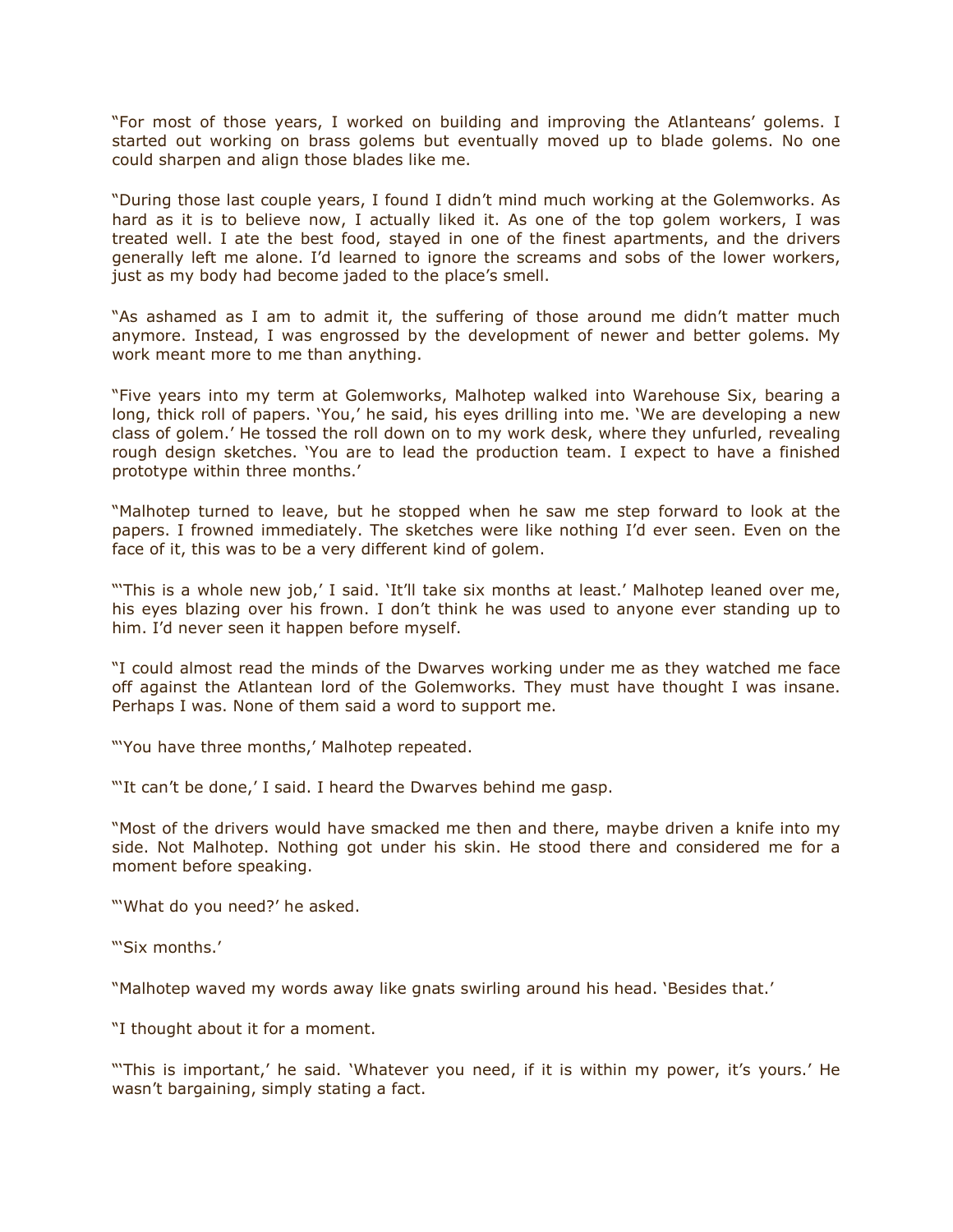"My face lit up.

"'Yes?' Malhotep asked.

"I looked him squarely in the eyes and said the two words clearly and evenly: 'Helg. My eldest sister.'

"The Ghoul of the Golemworks looked down at me and laughed. It was the cruelest sound I've ever heard. 'And with this Dwarf at your side, you can complete this work in three months?'

"'I don't know,' I said, 'but without her here, I don't have a chance.

"Malhotep nodded at me approvingly and permitted himself to smile, slowly revealing all his sharpened teeth. 'Done,' he said, then turned and left.

"Within a day, my sister Helg was at my side."

"But what happened to her?" Jurni said, almost bursting. "I've never met her. Is she—? Oh."

Durni reached over and smacked his younger brother atop his scalp. "You haven't a lick of sense in your head, do you?" Durni said. Jurni started to protest, but Durni cut him off. "Don't rush the Dwarf, you fool," Durni said. "He's telling a story. He'll get to all that in due time."

"Your faith is refreshing," Sig said. "You should listen this well when I'm telling you how to weld an elbow joint." Durni started to protest, but Sig waved him down. "I'm in the middle of a story, remember?

"As I was saying, they brought Helg to me, and we started in on this new golem of theirs right away. It was as tall as a blade golem, but instead of using knives and saws to savage its foes, it was able to channel the raw energies of Magestone against them."

Jurni gasped, then flinched as he looked over at his brother. Durni ignored him.

"That's right," Sig said. "It was a storm golem. The first one.

"At first, Helg and I threw ourselves hard into the job. She was a brilliant designer, better than me, I always thought. She was the one who figured out how to properly mount the twin Magestone cannons on the thing. Of course, the first thing she did when she saw me was slap me."

Durni looked down at his brother and aimed a backhand at him but held it. "See," he said, "that's what older siblings do."

Sig smiled. "I had it coming," he said. "She was absolutely right. 'You idiot!' she yelled at me. 'If I wanted to work here, don't you think I'd already be here?'

"I protested, but she was right. I'd obviously ignored her wishes. 'But I need your help!' I said.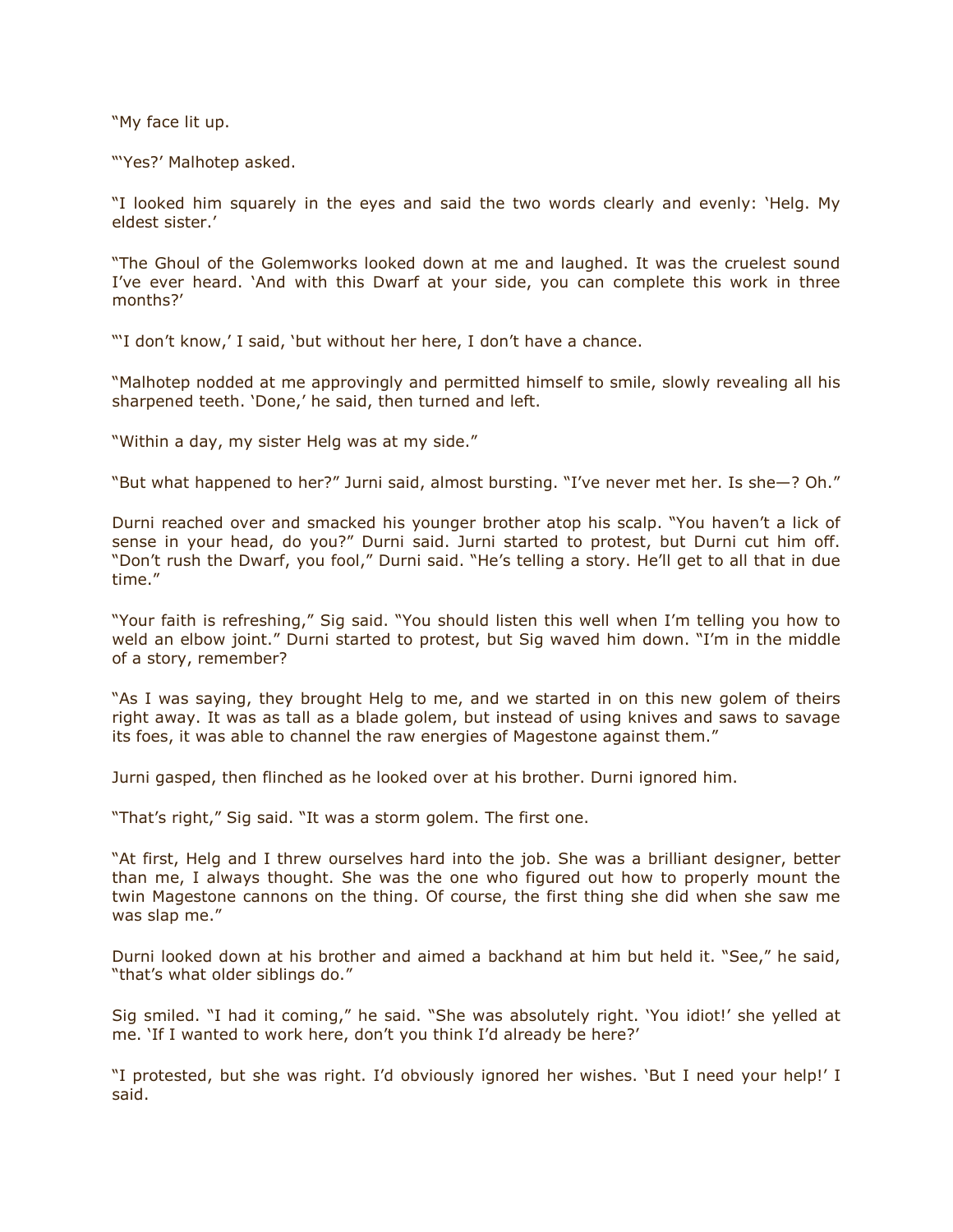"'For what?' she asked. 'To build machines to kill innocents? You've been above ground too long, Sig. Open your eyes. The Atlanteans are the enemy. You may not remember a life before our people's enslavement, but I certainly do. These people are evil. All they make is evil. And you're helping them.'

"What could I say? She was right. Really right. My only defense was that I hadn't thought about it until then. To me, then, working for the Atlanteans was what I did. If I wasn't building golems for them, I'd be scratching out Magestone in the Kuttar Depths, and working with golems was a much better job. If I wasn't building the golems, someone else would, so why not me? Why not enjoy the fruits that came with such labor?

"I said these and many other things to Helg, but she had no part of it. I got angry. We probably would have come to blows there on the warehouse floor had it not been for the constant oversight of the drivers. Neither of us wanted to end up in the Golemworks' excuse for a prison.

"In the end, the drivers decided the issue for us. Now that Helg was here, she had little choice. She knew that if she insisted on leaving they wouldn't bother with bringing her back to the mines. She'd end up lying in a gully on the side of the road, the buzzards picking her apart.

"So she stayed, and we set to work.

"The issue came up between us over and over again, but neither of us seemed to be able to have much of an effect on the other. Eventually, she gave up, and I thanked the gods for her silence. I should have known the truth: Instead of talking with me, she had found others who agreed with her. And they did more than just talk.

"The weeks passed quickly. I didn't sleep much. There was too much to be done. I was determined to complete the storm golem.

"At first, Helg resisted. She never actually stopped working, as the drivers would have punished her mercilessly for it. She just went about everything as slowly as possible. The sight of it made me grind my teeth, but I never voiced a word of complaint. As angry as I was at her, I didn't want her to come to harm.

"Then, after about a month, Helg's attitude flipped. She threw herself into the work with a frenzy I'd never seen in her. For a moment, I wondered if Malhotep had worked some magic on her, but when I approached her about it, she simply said, 'Sig, you really are an idiot,' and left it at that.

"The deadline for the completion of the storm golem prototype grew closer. With a week left, I knew we were going to make it, although just barely. I'd been right to ask for Helg. Without her help, I wouldn't have had a chance.

"Three days before the deadline, Malhotep paid us a visit. At first, he was polite, even more so than usual. 'How is it coming?' he asked as if he hadn't been getting daily reports. Eventually he got around to what he came for.

"'I would like to perform a little test,' he said.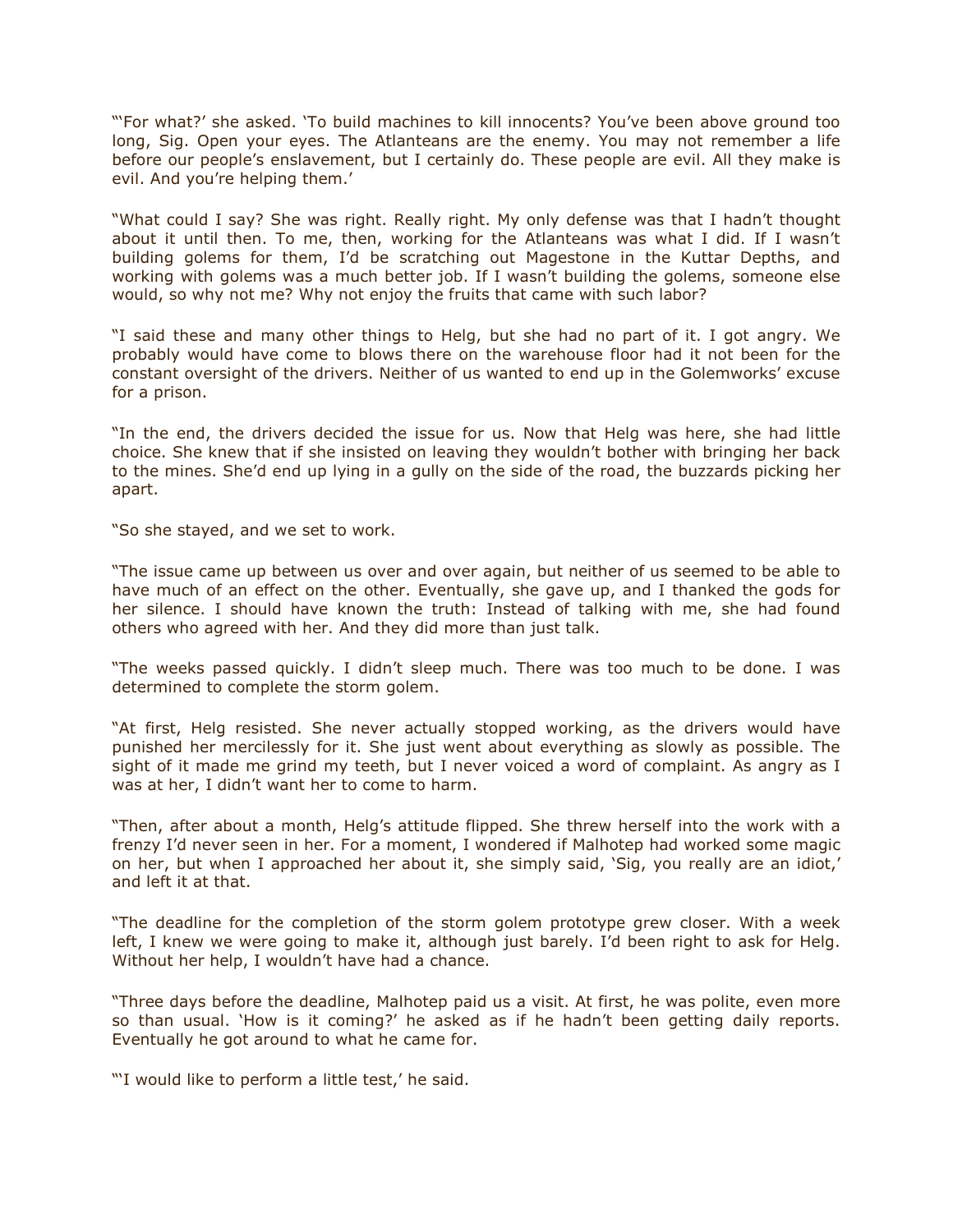"I assured him that we'd been testing every element out along the way and that the prototype was working perfectly. He shook his head.

"'I understand that, Dwarf,' he said. 'However, I believe we need to see a more emphatic display of Atlantean power.'

"With that, he signaled the drivers. They opened the main doors to the warehouse, and a squad of well-armed drivers stomped in, carrying the bloodied body of a Dwarf, who they tossed at my feet. Stunned as I was, I looked down at the Dwarf's face, fearing what I might see.

"'I've never seen this Dwarf in my life,' I said.

"'I know,' Malhotep said. 'He's for her.' He looked at Helg.

"She ran straight for the storm golem. 'Defend me!' she shouted at the monstrous machine. 'Kill Malhotep!' The thing sprang to life, its Magestone cannons swiveling to bear upon Malhotep. I suddenly realized I was standing next to the creature's target.

"I think it was at that moment I finally knew that what I'd been doing was wrong. When I stared into the barrels of those guns, I felt the horror that anyone who faces such a creature must feel, the utter helplessness. I knew I was going to die at the hands of this contraption and that there was nothing I could do about it.

"'Belay that!' I shouted, trying to countermand Helg's order. The golem ignored me. I instantly regretted allowing her to work so closely with the thing, handing over even a part of the thing's pre-bonding controls. If there was any one the creature would obey first, it would be her. I prepared myself to die.

"'Belay that,' Malhotep said. The storm golem stopped in its tracks, its cannons swiveling down to its sides. Helg screamed.

"'That's impossible!' she said. 'It hasn't been bonded to a magus yet!'

"Malhotep sniggered. 'Did you think I would leave a traitor like yourself in charge of such a potent weapon and then walk into its line of fire? Until the moment it is bonded to its final master, every golem that walks out of the Golemworks obeys one person above all others: me.

"'Drivers,' he said. The squad that brought in the dead Dwarf sprang into action, cornered Helg, and wrestled her to the ground.

"'Do not damage her—much,' Malhotep said. 'We need her for the next stage of our little drama.'

"A shiver of dread ran down my back as I watched the drivers lash Helg to the targetpractice dummy on the far side of the warehouse from the Golem. I started to say something to Malhotep, but he silenced me with a wave of a single finger.

"'Patience, Dwarf,' he said. Heartsick, I watched the drivers finish with my sister and then step away.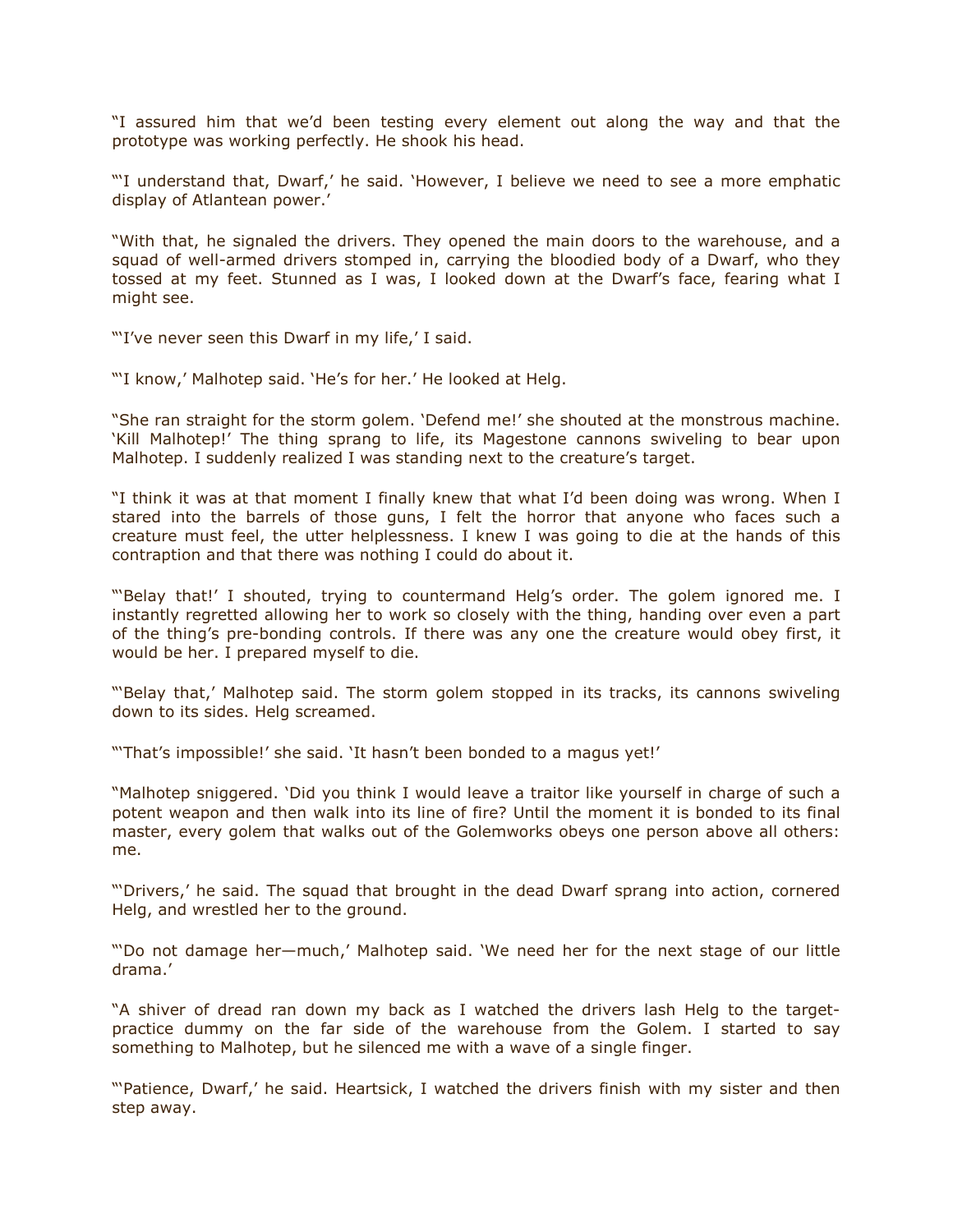"Malhotep looked down at me and said, 'The storm golem is yours, Dwarf. Please demonstrate the effectiveness of its weapons.'

"I looked over at my sister, then back at Malhotep. I couldn't believe what he was asking ordering. 'No,' I said, my voice trembling and quiet.

"'If the device fails this test,' Malhotep said, 'I will consider this a failure of the entire project. The price for such a failure is higher than you can pay.'

"I looked into Malhotep's eyes and found no mercy there. I glared out at my sister. I shocked myself by being angry at her. Angry that she had apparently been part of some rebellious conspiracy. That she hadn't told me about it. That I was going to have to kill her.

"I walked over to her and saw the tracks of the tears of frustration she had shed. They were already drying on her hot cheeks. 'You must do this,' she whispered at me. 'They will kill me either way.'

"'I—' my voice locked up on my like frozen gears. Tears began to roll down my face and catch in my beard.

"'You're a good dwarf, Sig. You'll do the right thing—someday.' Helg favored me with a brave smile twisted by a hint of fear. 'In the meantime, let me make this easy on you.'

"With that, she spit in my face and began cursing me at the top of her lungs. 'Traitor!' she railed at me. I knew she was only trying to help me by putting as much distance between us as possible, but that single word hurt the worst.

"I dried my face, wiping away her spittle along with my tears, and returned to Malhotep's side. He merely nodded at me and then at my sister, still strapped to the target dummy and cursing me with all she was worth.

"I steeled myself, then said, 'Golem! Fire away.'

"The brassy beast let loose with both of its Magestone cannons. The raw energy shot from them and crackled through my sister's body, nearly instantly frying her to a crisp. She was burnt so badly that her bonds gave way and she collapsed on the floor.

"Satisfied, Malhotep motioned for his drivers to join him and then left. The first thing we did once he left was put out the flames still burning Helg's corpse.

"The next thing I did was swear revenge.

"I had no idea what Helg had been planning, so I was starting from scratch. Every one of the other Dwarves in the complex wanted to have nothing to do with me. Whether they were Helg's coconspirators or not, they knew that to be seen talking quietly with me would mean instant surveillance and maybe even death. I was going to have to do this on my own.

"The night after Helg's death, I lay awake in bed, trying to figure out what to do. Eventually I struck upon an idea I liked best. It was simple but effective and direct.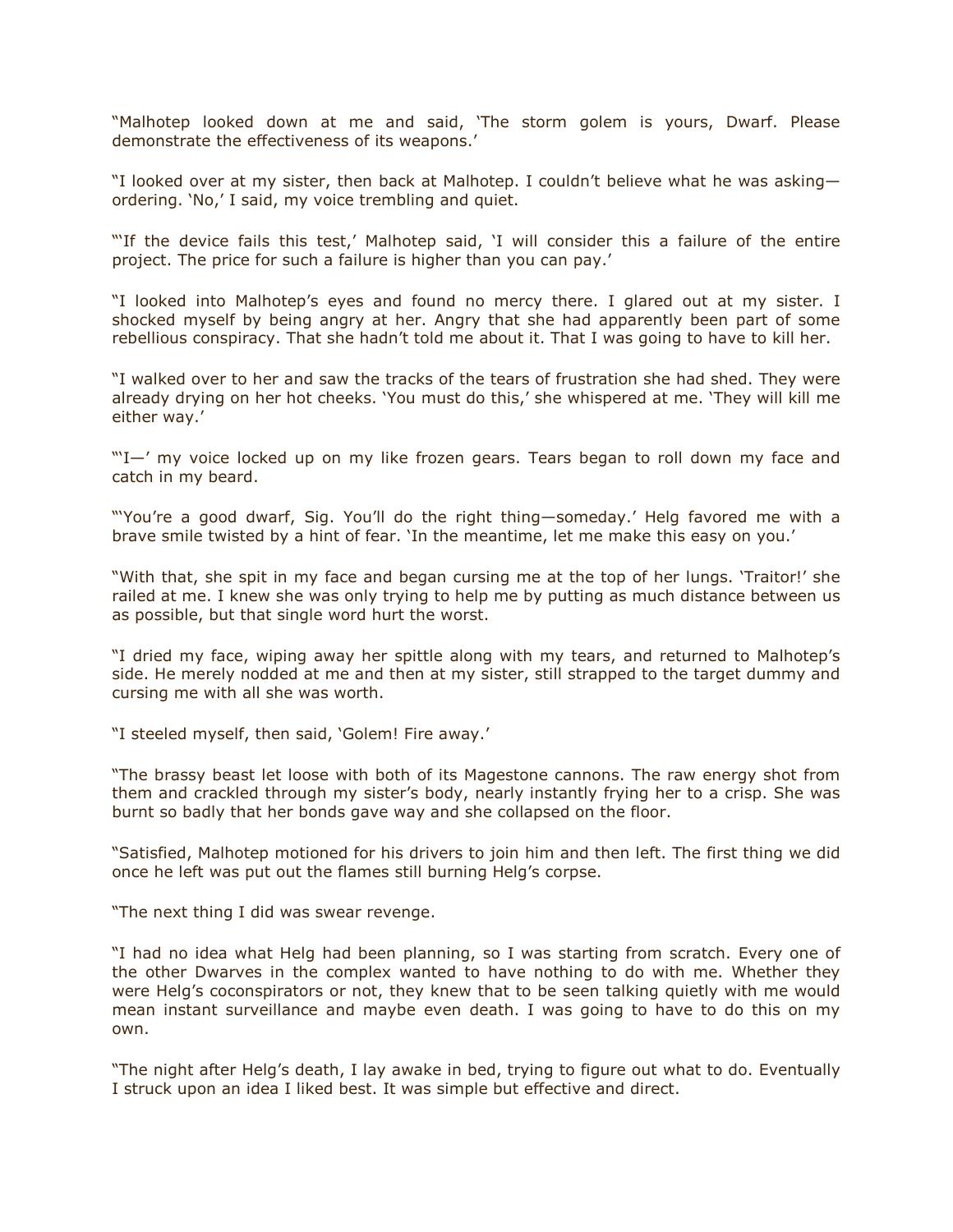"I was going to escape, and I was taking the storm golem with me.

"The security around the Golemworks was as tight the steam engines we custom-built for the prototypes there—production versions used Magestone, of course—but it was mostly geared around keeping people out instead of in. The place was packed with slaves, but nearly all of us had long since given up on ever getting out from under the Atlanteans alive. The remote location of the Golemworks reinforced this, as anyone who managed to escape the place was just about sure to die in the surrounding mountains, long before they were able to find sanctuary.

"Of course, none of those people had ever had a storm golem at their disposal.

"The main problem was that I didn't want to end up like my sister. As Malhotep had made all too clear, he could override any control I had over the storm golem, and I couldn't take the chance that any other Atlantean could too. I needed the storm golem for my plan, so I couldn't disable it—entirely.

"The next day at work, I pretended to be making a few last-minute adjustments to the storm golem's head. As I did, I welded the thing's ears shut. Now it would continue to take orders, but only from hand signals. As it hadn't been bonded to a magus yet, and couldn't be ordered telepathically, which gave me the advantage. As long as I ensured that the creature could only see me, my plan would work.

"That night, I stayed in the warehouse until everyone else had gone to bed. The drivers watching over me ignored me. I commonly puttered around on the storm golem until the wee hours of the night, and no one expected tonight to be an exception.

"Eventually, only one driver remained on duty, and he wasn't paying strict attention to me. At that moment, I stood in front of the golem and signaled exactly what I wanted it to do. It nodded and waited for me to climb atop its shoulders. Once I was on, I slapped it atop its head, and off it went.

"The storm golem's first barrage tore through the lone driver like he was made of paper. The creature's second shots knocked open the warehouse's double-wide doors in a burst of smoke and fire. The golem emerged from the smoke before the alarm had even sounded. By the time we made it to the main gate, the drivers there hadn't yet managed to shut it. We charged straight through the gates and into the night.

"Here's where my plan showed its biggest weakness. Once outside the gates, I had no idea where to go. While I'd left the Golemworks behind, I found myself lost in the heart of Enos Joppa. While I'd heard rumors that there were free settlements to the south. I knew that my only hope was to run for freedom, and I was determined to do so or die trying.

"My main advantage at that point was speed. I doubted that there was any horse or golem in the city that could match my storm golem stride for stride, so I urged the thing on full out toward the south, smashing through whatever resistance the city watch tried to throw in my way. It took me nearly an hour to battle my way out of town, leaving a swath of dead and maimed watchers in my wake.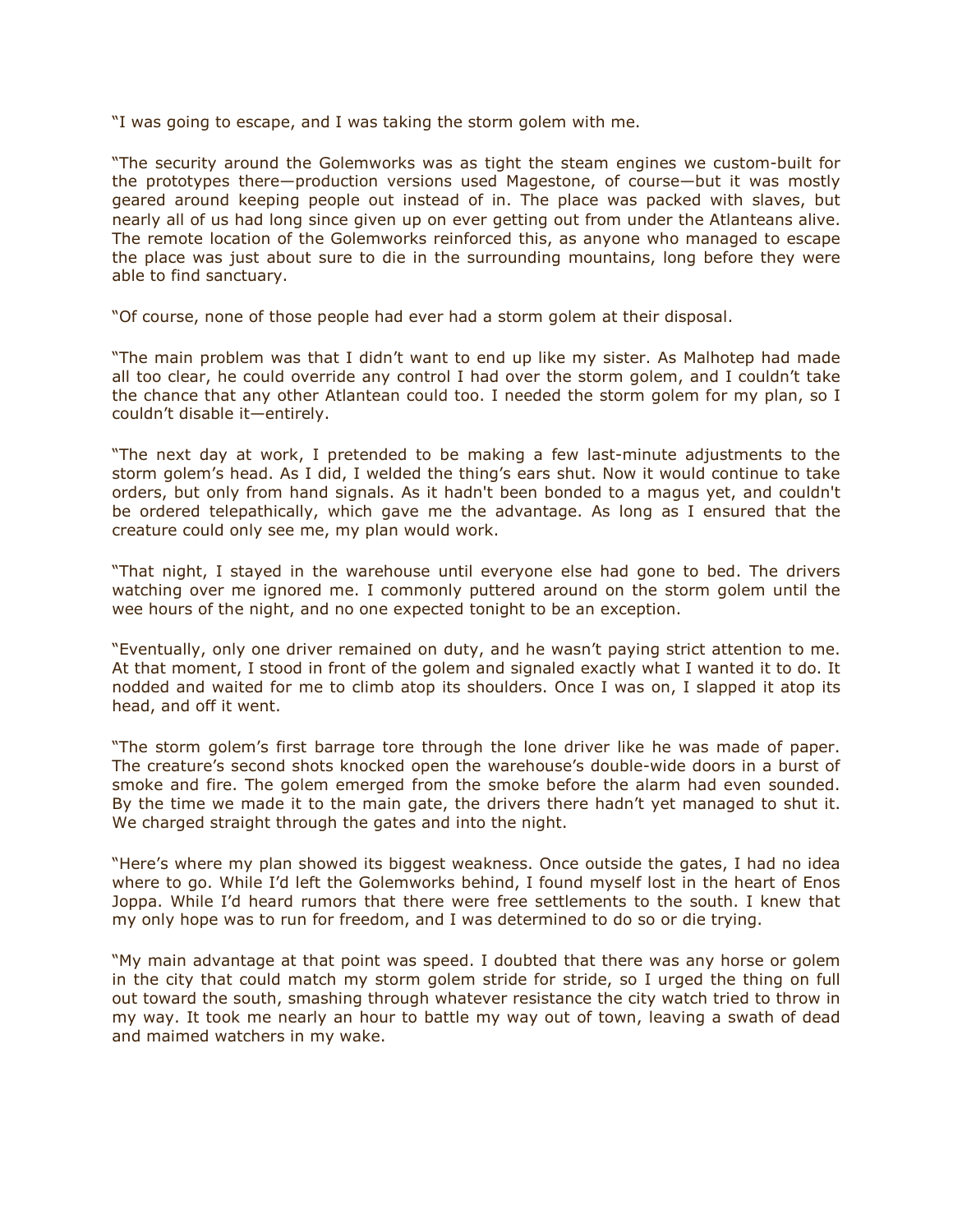"As I left the city further and further behind, hope grew in my heart that I had lost the drivers entirely. That I had also lost myself was immaterial. I was free. I would find my way. I actually started to cheer.

"My elation crashed to a halt when a shot from a Magestone cannon seared over my shoulder and into the face of the hill just beyond. I looked behind me, but could not see my attackers anywhere. I began to panic, fearful that some sort of invisible foe had pursued me from the Golemworks. Then another shot landed right in front of me. This one had clearly come from above.

"I looked up, and there it was: an Atlantean flyer, one of those two-passenger sky-wagons favored by their nobles. Only this one bore a Magestone cannon on its prow. One of the Golemworks drivers was working the gun. Malhotep himself was at the ship's controls.

"I started smacking the storm golem's skull, left, right, left, steering him with my crude gestures. I hoped the erratic pattern would frustrate the gunner's efforts, but there was one large factor working against me. The skyship was faster than the golem, so they had all the time in the world.

"Eventually one of the Magestone volleys found its mark and smacked into the storm golem's back, just as we were descending a hillside into a small valley. The entire contraption spun head over heels, with me atop it the entire time. We ended up together in a heap about halfway down the side of the valley, the skyship hovering over us.

"'Give yourself up, Dwarf,' Malhotep said. I knew my life was already forfeit at this point. He hoped to trick me into surrendering, but I wasn't about to make his life that easy for him.

"The storm golem's armor had come off in several places, and its prototype steam engine was coughing in protest, but it was still running. Even so, its limbs were shattered, including its Magestone cannons. I tried to get it to stand up and run, but it was no use.

"I looked up, and Malhotep was hovering right over me now. He leaned over the railing of the skyship and spit down at me. 'Your efforts are futile, Dwarf,' he said. 'Surrender now, and I promise to kill you quickly.'

"I scrambled atop the golem's now-open chest. The gears in it didn't whir along as quietly as before, but they were still moving. I picked up a shard of armor plating and tried to shove it into the gears. It was too blunt to fit.

"'You have until the count of three, Dwarf,' Malhotep said. 'Then you die. One.'

"Desperate, I looked around for something, anything to gum up the storm golem's works. There were no better candidates than the armor shard that had already failed.

"'Two.' A horrible thought struck me then. It would probably work, but I would pay a terrible price for it.

"'Three!' The choice between certain death and possibly being maimed was clear. I steeled myself and then jammed my hand into the gears.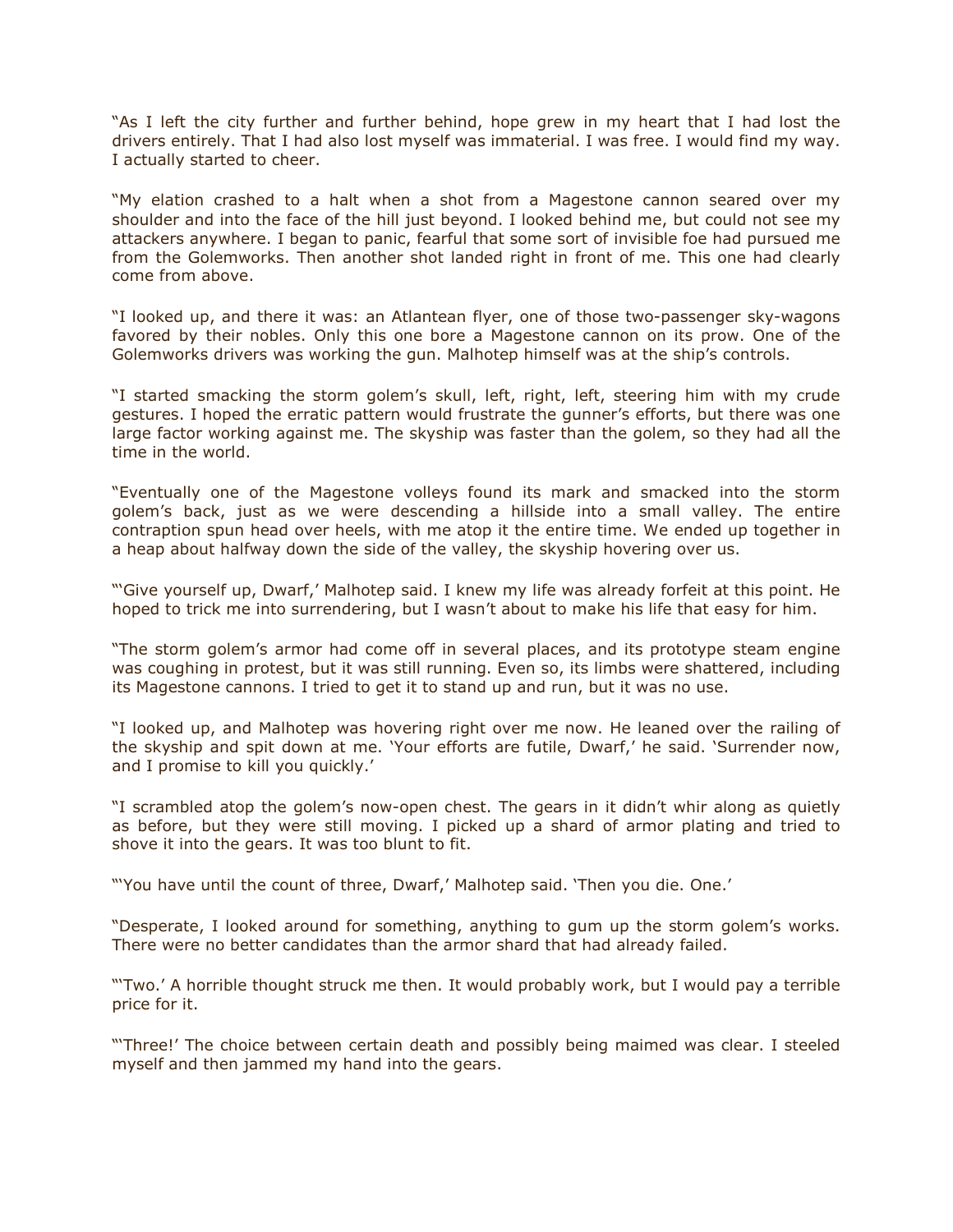"The cogs and wheels protested bitterly at the intrusion of my flesh. I accompanied them with a howl of pain.

"The next I knew, Malhotep was beside me, cursing me by name. I saw the quick flash of a blade, and before I could even scream in protest against the attack I was cut free of the gears that had captured my hand. I stood up, cradling my mangled hand, and watched as Malhotep struggled to remove my missing fingers from the cogs with his blade.

"Insane with pain and desperation, I leapt at the Atlantean, determined to bring him into the afterlife with me. Before I could lay a hand on him, he casually kicked me aside and returned to his work. I tumbled down the hillside in a ball, landing gracelessly on the valley floor.

"As I looked up, I heard the storm golem's engine screaming in protest. The pressure inside the thing was building exponentially by the second. Malhotep still stood over the creature, jamming his sword into it, trying to remove my fingers from the works.

"The steam engine shot out a horrible screech. I closed my eyes, covered my ears, and hunkered down into a ball. Just as I did, the engine exploded.

"I never went back to do a body count or even to figure out what happened to my pursuers. They were likely all dead. The same could possibly have been said of me if Malhotep hadn't kicked me so savagely away.

"I bandaged my hand the best I could, and I started following the line of the valley out and down toward lower lands. I didn't get too far before I passed out from shock.

"The explosion was heard for miles around. Fortunately, a band of Black Powder Rebel scouts was close enough to hear it. They braved the oncoming drivers to peek out of their hiding places to see what was going on. They spotted me and grabbed me and hauled me to safety before the Atlanteans could find me.

"Eventually they brought me to Khamsin and set me free. I remembered my sister and her sacrifice though. I knew what it was to be a slave, and I remembered all those friends and family I'd left behind who were still slaves of the Atlanteans.

"I resolved to do something about it. I joined the Black Powder Rebels and brought my knowledge of how to make golems—and defeat them—to the cause."

Sig stopped speaking for a moment to gauge his audience's reactions. Both Jurni and Durni stared at him in awe. He smiled at the young Dwarves, thankful that they'd not had to live a life such as his. He hoped no Dwarf ever would again, and he was willing to sacrifice more than his fingers to realize that dream.

"And that, my young ones," Sig said as he held up his three-fingered hand, "is why you never stick your hand anywhere near a golem's cogs—unless you're willing to pay the price."